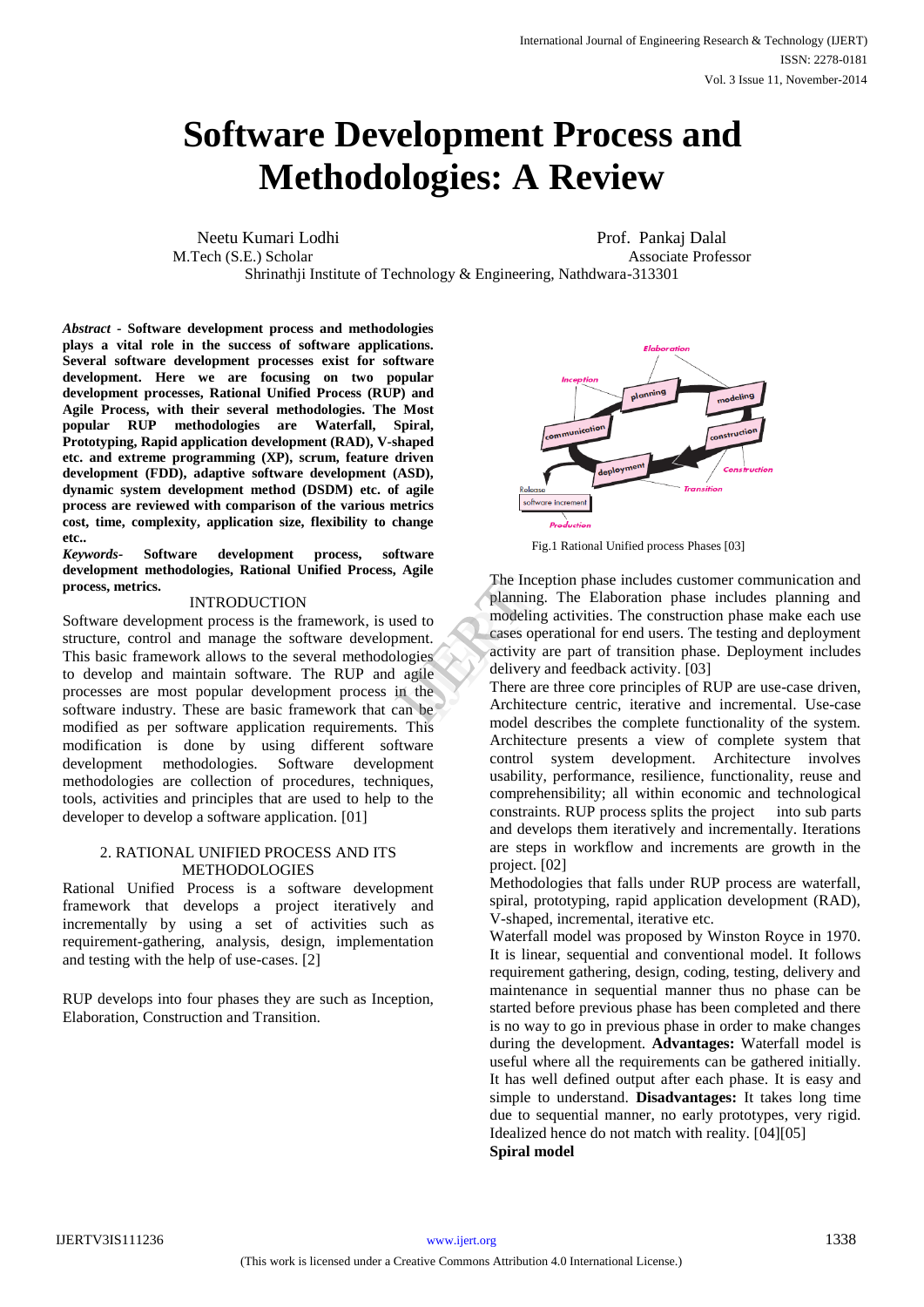In order to remove causes of failure of waterfall model many methodologies have been developed that are based on the iterative development. Spiral model combines the iterative and incremental approach in order to offer opportunities to make changes or add new requirements. It focuses on risk analysis during each iteration/spiral. **Advantages:** Risk analysis. It is most suited for complex safety critical system, and early visibility of prototypes. **Disadvantages:** Expensive, consumes long time duration, complex to understand and implementation, requires risk analysts, does not work well for small, less risky projects. [04][05]

## **Prototyping**

Prototyping develops prototypes with main aspects or functionality to ensure to both developer and customer that it is feasible solution for proposed problems. If it is feasible then prototype is refined and turned into final product. **Advantages:** It reduces time and cost, user involvement, change tolerant, quick implementation of incomplete but functional requirements, identifies requirements during development. **Disadvantages:** Insufficient requirement and design analysis, less documentation, schedule, cost and time cannot be estimated. [06][07]

## **Rapid Application Development (RAD)**

RAD model is based on tight time constraints hence used where requirements are well understood with restricted scope. It is most suitable to offer full functionality in short time duration. RAD model make use of techniques and tools in order to fast development. It splits the project for parallel development to reduce complexity and time. **Advantages:** Short time duration, reusability of components, modularization, works well for small or medium size application. **Disadvantages:** Costly due to use of ample resources with experts, tight time constraints, requires skilled team members to make interfacing among the existing components and newly developed components. [06][07]

# **V-Shaped Model**

V-Shaped model is like the waterfall model but start testing from the early phases in order to identify problems in early phases. **Advantages:** Easy and simple to understand and use, each phase has well defined documents or deliverables, high success rate over waterfall model due to testing from the very beginning, Works well where requirements can gather initially, documentation stables the requirements. **Disadvantages:** Sequential hence no phase can be start before the previous phase has been completed, very rigid, no early prototypes are developed due to implementation is done only at last, does not provide clear path for the problems found during testing. [04][08]

# 3. AGILE PROCESS AND ITS METHODOLOGIES

Agile process is a framework, based on the iterative and incremental development in which requirements are accomplished by the welcome of changes and active user involvement during development. [09]

Agile process follows several phases such as requirementsgathering, analysis, design, coding, testing and delivery of partially implemented product and waits for customer feedback. These phases carried out continuously until customer gets satisfied. Customer satisfaction is the highly prioritized feature with short development time. [10]

Agile process employs various methodologies for different types of application. The most popular agile methodologies are Extreme Programming (XP), Scrum, Feature Driven Development (FDD), Adaptive Software Development (ASD), Dynamic System Development Method (DSDM), Crystal Clear, Lean development etc. Each methodology concerns with best practices in order to achieve maximum benefit.

### **Extreme Programming (XP)**

XP is introduced by Kent Beck in 2000, based on small release in order to satisfy the user about progress of the project. The twelve best practices make it successful. It emphasizes on the simple design, pair programming, continues code improvement, and test based development. Integration started as the small releases have been developed. Kai Stapel, Daniel Lübke, Eric Knauss [11] described that to fulfill the requirements of the software application extreme programming applies twelve best practices: planning game, small releases, metaphor, simple design, testing pair programming, collective code ownership, continues integration, 40-hour week, onsite customer and coding standards. **Advantages:** Short time duration, Small team, user involvement, user can see the progress of the development, test driven development. **Disadvantages:** Onsite customer may be embracing for the development team, pair programming is costly, requires only experienced and skilled team members, works well only with small-medium sized project. [04][08] and<br>
and<br>
and<br>
for<br>
the developme<br>
of<br>
of<br>
the developme<br>
of<br>
only experience<br>
of<br>
only experience<br>
of<br>
Scrum mo<br>
Scrum mo<br>
Scrum mo<br>
Scrum mo<br>
Scrum mo<br>
Scrum mo<br>
Scrum mo<br>
Scrum mo<br>
Scrum mo<br>
Scrum mo<br>
Scrum mo<br>
Scrum mo

#### **Scrum model**

Scrum methodology was introduced by Ken Swaber in 1995. Scrum methodology is based on the sprints, daily scrum meetings and sprint planning. Sprints are small functionality that is developed within 30 days. This duration never extends hence customer gets satisfied due to on time delivery. Scrum model resolves the problems and complexities of each team members in daily scrum meeting. **Advantages:** Short time duration, daily scrum meeting, user involvement, review sprints, focuses on team communication and can work with any technology. **Disadvantages:** Works well only with small sized application, requires collocated team members, employs skilled and experienced team. [09][10][12]

# **Feature Driven Development (FDD)**

FDD is based on the feature based decomposition. Features are small client valued functions. FDD emphasizes on planning, upfront design and quality assurance activities. FDD decompose the project into small features and allocate to the small feature team. Feature team develops the feature parallel and owned by specific feature owner who is responsible for the code of the software. Each feature develops in one to two weeks. FDD puts heavy emphasis on the quality assurance activities hence performs inspections, reviews, walkthrough etc. Sadhna Goyal [13] says that FDD applies six best practices to develop a software application successfully: domain object modeling, developing by feature, individual class (code) ownership,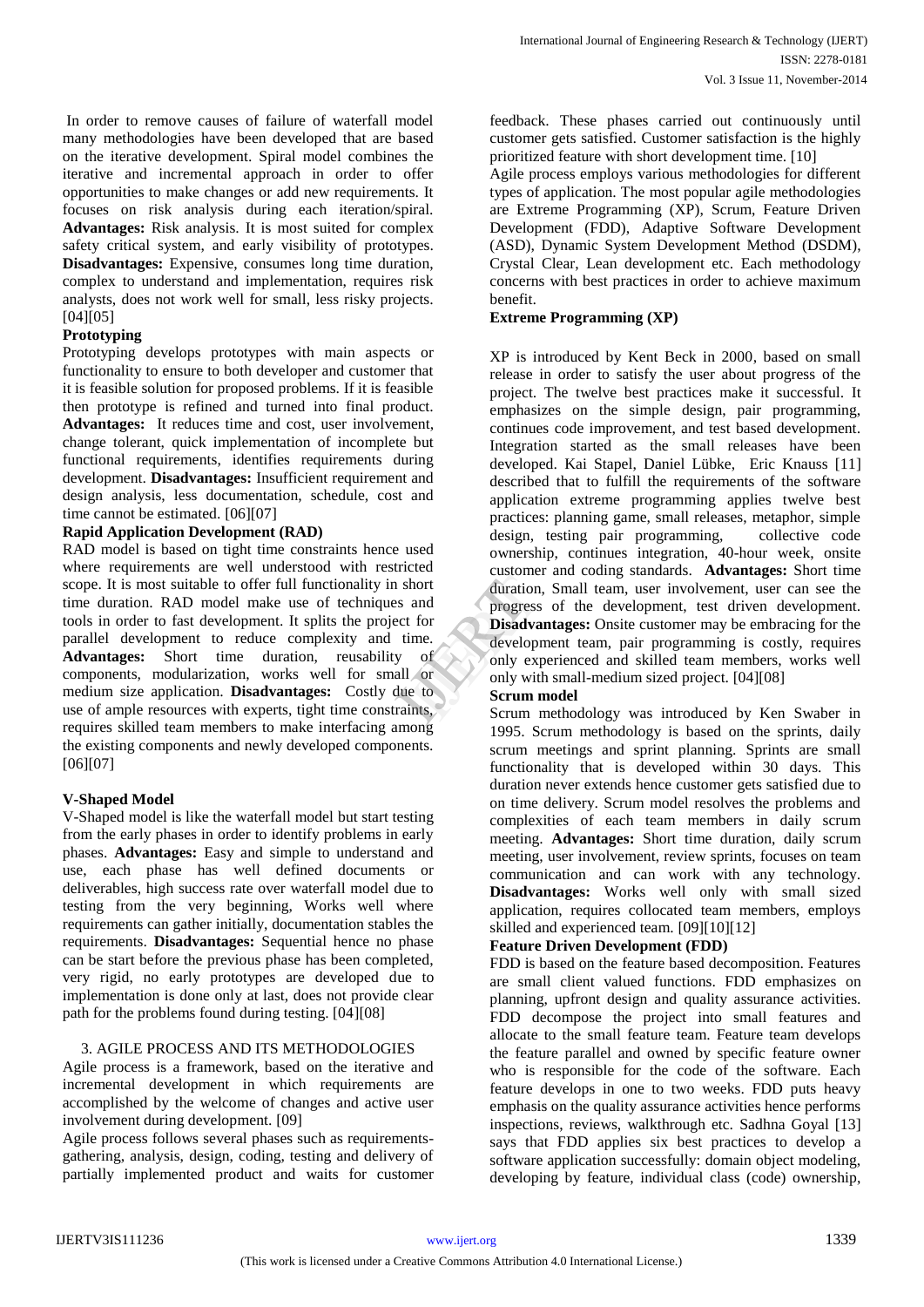features team, inspections and configuration management. **Advantages:** Ensures quality of the product, costing as per feature, team collaboration, user involvement. **Disadvantages:** Not powerful on small sized application, sometime heavy inspections are embracing activities, long time duration. [03] [12]

# **Adaptive Software Development (ASD)**

ASD is the risk driven approach for the complex projects. It starts risk assessment as early as possible. ASD emphasized on the human interaction and team self organization. It consists in three phase speculation, collaboration and learning. In speculation phase it makes planning for what to achieve in each development cycle. It focus on the interaction between customer and team members to share their knowledge in collaboration phase. It allows taking decision by the team members' instead of formal method of getting permission from the higher authorities. In learning phase it emphasis on learning of individual team members in order to develop a project in more efficient manner. In learning it focuses on three focus group, technical reviews and project postmortems. **Advantages:** Risk driven development, team collaboration, focuses on individual team members learning, quality reviews and time boxing.

**Disadvantages:** Over dependence on inter human collaboration, not scalable. [03] [13]

### **Dynamic System Development Method (DSDM)**

DSDM is very dynamic approach. DSDM based on four values and nine principles. Values are individuals, working software, collaboration and responding. These values are supported by the nine principles. It mainly emphasize on the active user involvement, frequent delivery, time-boxing and respond to change. DSDM applies MoSCoW rules for successful development. Acronym for MoSCoW is Must have, should Have, Could have and Want to have. **Advantages:** Eliminate the problems of missing deadlines, going over budget, management not committed, frequent release, time boxing. **Disadvantages:** Unstable requirements, requires on site customer, not suitable for safety critical projects, frequent delivery leads to not to maximizing quality. [03][14]

## 4. COMPARISON OF METHODOLOGIES

The discuss methodologies are compare with respect to eight metrics. The comparisons are tabulated as under

Table 1. Comparison of methodologies

| <b>Rational Unified Process</b>              |                            |                                                              |                                                                                                                                |                                                                                 |                 |                              |                                      |                  |  |  |
|----------------------------------------------|----------------------------|--------------------------------------------------------------|--------------------------------------------------------------------------------------------------------------------------------|---------------------------------------------------------------------------------|-----------------|------------------------------|--------------------------------------|------------------|--|--|
|                                              | Metrics                    |                                                              |                                                                                                                                |                                                                                 |                 |                              |                                      |                  |  |  |
| Methodology                                  | Application<br><b>Size</b> | Known<br>Requirements<br>Initially                           | Risk and<br>Security                                                                                                           | Complexit<br>V                                                                  | Ouality         | Flexibil<br>ity to<br>change | Time                                 | Cost             |  |  |
| Waterfall                                    | Small-<br>Medium Size      | Requires all<br>the<br>requirements<br>initially             | Risk may be<br>present due to<br>post<br>implementatio<br>$\mathbf n$                                                          | Resolve<br>complexity<br>via<br>modulariza<br>tion and<br>High level<br>design  | Good<br>Ouality | Very<br>rigid                | Long Time<br><b>Duration</b>         | <b>High Cost</b> |  |  |
| Spiral                                       | Large Size                 | <b>Involves</b><br>requirements<br>during the<br>development | <b>Remove Risks</b>                                                                                                            | Resolves<br>High<br>complexity                                                  | High<br>Quality | Flexibl<br>e                 | Long Time<br>Duration                | Expensive        |  |  |
| Prototyping                                  | Small-<br>Medium           | <b>Involves</b><br>requirements<br>during the<br>development | Risk may<br>present due to<br>less time and<br>cost                                                                            | Don't<br>resolves<br>complexity                                                 | Less<br>Quality | More<br>flexible             | <b>Short Time</b><br><b>Duration</b> | Less cost        |  |  |
| Rapid<br>Application<br>Development<br>(RAD) | Small-<br>Medium           | Requires most<br>of the<br>requirements<br>initially         | Risk may<br>presents due<br>to reusable<br>components<br>and technical<br>issue                                                | <b>Resolves</b><br>only less<br>complexity                                      | Good<br>Quality | Flexibl<br>e                 | <b>Short Time</b><br>Duration        | <b>High Cost</b> |  |  |
| V-Shaped                                     | Small-Large                | Requires all<br>the<br>requirements<br>initially             | Risk reduction<br>via testing<br>during<br>development<br>but post<br>implementatio<br>n may carry<br>risks and<br>uncertainty | Resolves<br>complexity<br>via<br>modulariza<br>tion and<br>high level<br>design | Good<br>Ouality | Rigid                        | Long Time<br>Duration                | <b>High Cost</b> |  |  |
| <b>Agile Process</b>                         |                            |                                                              |                                                                                                                                |                                                                                 |                 |                              |                                      |                  |  |  |